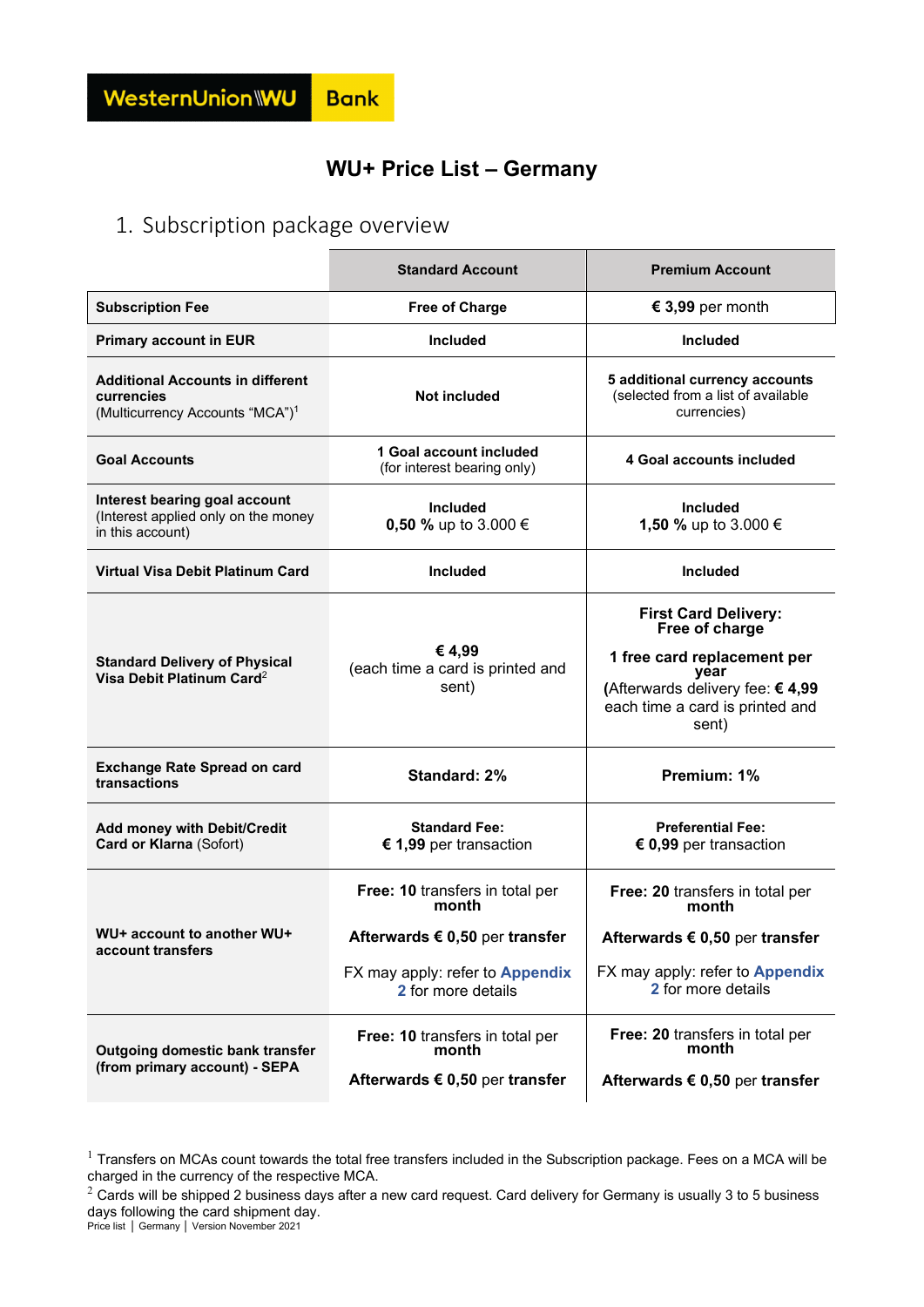| <b>Other Money Fees</b>                                                                                                                         |                                                                                                           |
|-------------------------------------------------------------------------------------------------------------------------------------------------|-----------------------------------------------------------------------------------------------------------|
| Incoming bank transfer (SEPA)                                                                                                                   | <b>Fee free</b><br>(FX may apply: refer to <b>Appendix 2</b> for more details)                            |
| Incoming bank transfer (SWIFT)                                                                                                                  | Refer to Appendix 1 for more details<br>(FX may apply: refer to <b>Appendix 2</b> for more details)       |
| <b>Redirect Incoming Money</b><br><b>Transfer</b><br>(Redirect money transfer initially<br>sent to be picked up in cash, to the<br>WU+ account) | Fee free<br>(FX may apply: refer to <b>Appendix 2</b> for more details)                                   |
| Transfer from another WU+<br>account                                                                                                            | Fee free<br>(FX may apply: refer to <b>Appendix 2</b> for more details)                                   |
| Add cash at dedicated Western<br><b>Union Agent Location</b>                                                                                    | € 2,90                                                                                                    |
| <b>Direct Debit</b>                                                                                                                             | <b>Fee free</b>                                                                                           |
| <b>ATM Withdrawals</b>                                                                                                                          | € 0,00 per withdrawal in EUR in the Euro zone<br>€ 1,99 per withdrawal outside the Euro zone <sup>3</sup> |
| <b>Exchange Money among multicurrency accounts</b>                                                                                              |                                                                                                           |
| <b>Exchange rate spread</b>                                                                                                                     | Refer to Appendix 2 for more details                                                                      |
| <b>Other Fees</b>                                                                                                                               |                                                                                                           |
| <b>Registration / Activation Fee</b>                                                                                                            | € $0,00$                                                                                                  |
| <b>Dunning and Collection Fee</b>                                                                                                               | € 15,00                                                                                                   |
| <b>Card Transaction Dispute Fee4</b>                                                                                                            | € 50,00 per dispute                                                                                       |
| <b>Inactivity Fee<sup>5</sup></b>                                                                                                               | € 1,00 per month                                                                                          |
| <b>Failed Transaction Fee for Direct</b><br>Debit                                                                                               | € 3,50 per transaction                                                                                    |
| <b>Express debit card replacement</b><br>(2 business days) <sup>6</sup>                                                                         | € 15,00 each time a card is printed and sent via this delivery type                                       |
| Next day debit card replacement <sup>7</sup>                                                                                                    | € 30,00 each time a card is printed and sent via this delivery type                                       |
| <b>Request of paper-based</b><br>documentation sent my mail<br>(excluding terms & conditions)                                                   | € 2,50 per requested documentation                                                                        |

 $3$  FX might apply

<sup>4</sup> WUIB will charge the Card Transaction Dispute Fee if customer (i) does not provide all required information to handle the dispute, (ii) willfully provides false information in relation to a dispute or (iii) does not provide the required documentation within the timeframe set out by WUIB.

<sup>5</sup> WUIB will charge an Inactivity Fee if customer does not have any activity on the account for 12 months, provided that account balance is bigger than 0. If customer initiates 1 transaction, the 12 months calculation period will restart.

 $6$  Cards will be shipped on the next day following new card request and will be delivered within 2 business days via currier service.

 $\frac{7}{1}$  Cards will be shipped on the next day following new card request and will be delivered on the same day via currier

S<mark>ervice.</mark><br>Price list │ Germany │ Version November 2021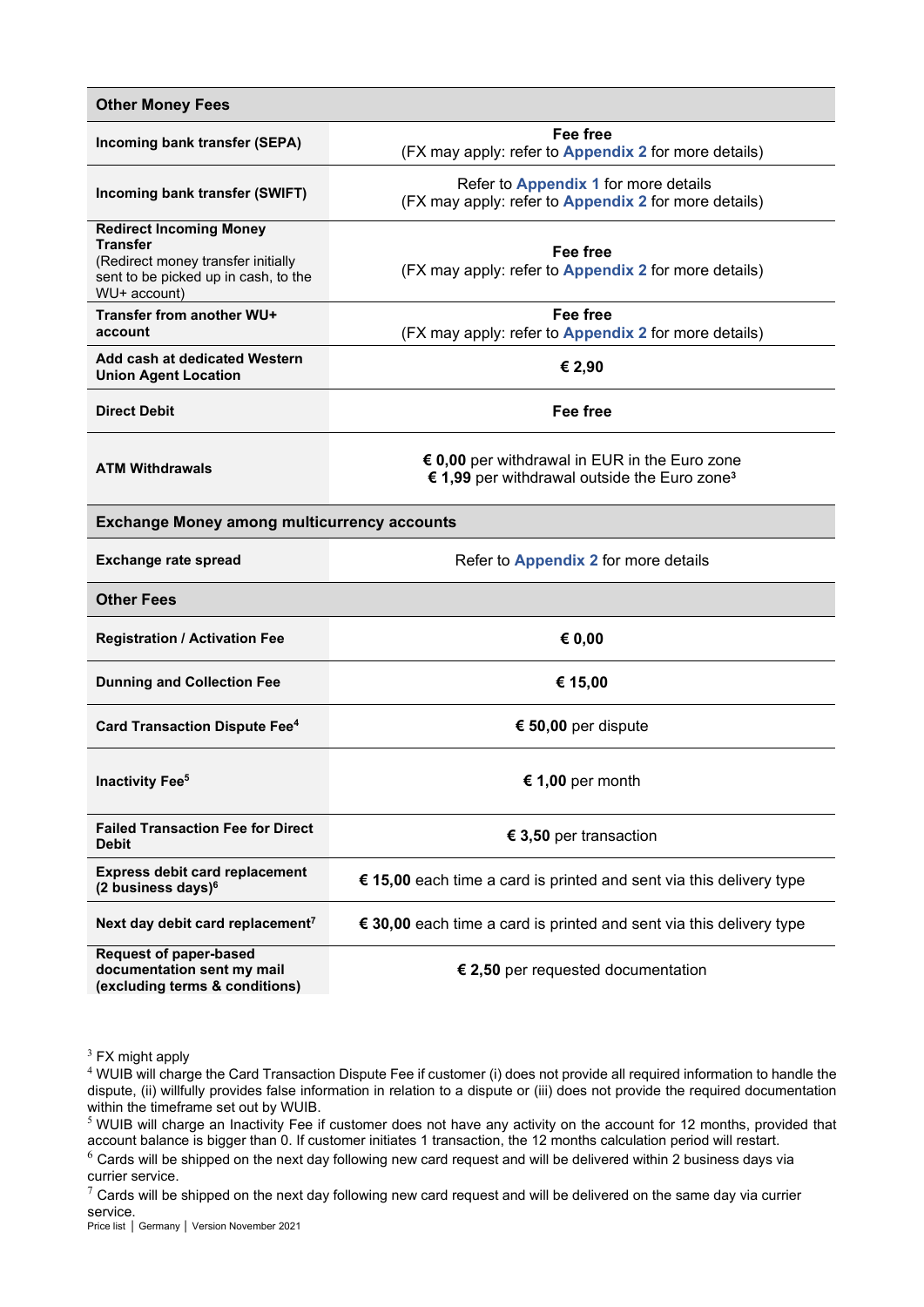**The Western Union Money Transfer Service is not included in the Banking T&Cs, pricing and conditions are displayed at the time of performing the transactions for the customers to accept them. These conditions apply to payments to be picked-up in cash, international bank payments (excluding SEPA and Romania) and any other payout option offered by Western Union**

## <span id="page-2-0"></span>Appendix 1: Incoming bank transfer fees (SWIFT) for customers registered

#### in Germany

Please note that in case the currency of the transaction is different from the currency of the receiving account, the transaction amount will be converted in the currency of the receiving account. The below fees will be applied in the currency of the account to which the transaction is received.

| <b>Account Currency</b>       | <b>Currency code</b> | <b>Fee Amount</b> |
|-------------------------------|----------------------|-------------------|
| Euro                          | EUR                  | 4,90              |
| <b>United States Dollars</b>  | USD                  | 5,90              |
| <b>British Pound Sterling</b> | GBP                  | 4,40              |
| Romania Leu                   | <b>RON</b>           | 24,99             |
| Polish Zloty                  | <b>PLN</b>           | 22,99             |
| <b>Bulgarian Lev</b>          | <b>BGN</b>           | 9,90              |
| Czech Koruna                  | <b>CZK</b>           | 124,99            |
| <b>Hungary Forint</b>         | HUF                  | 1759,00           |
| Croatia Kuna                  | <b>HRK</b>           | 35,90             |
| <b>Turkish Lira</b>           | <b>TRY</b>           | 49,99             |
| Saudi Riyal                   | SAR                  | 21,99             |
| <b>Thailand Baht</b>          | THB                  | 199,00            |
| <b>Philippines Peso</b>       | PHP                  | 299,00            |
| Singapore Dollar              | SGD                  | 7,90              |
| South African Rand            | ZAR                  | 85,90             |
| <b>UAE Dirhams</b>            | AED                  | 21,90             |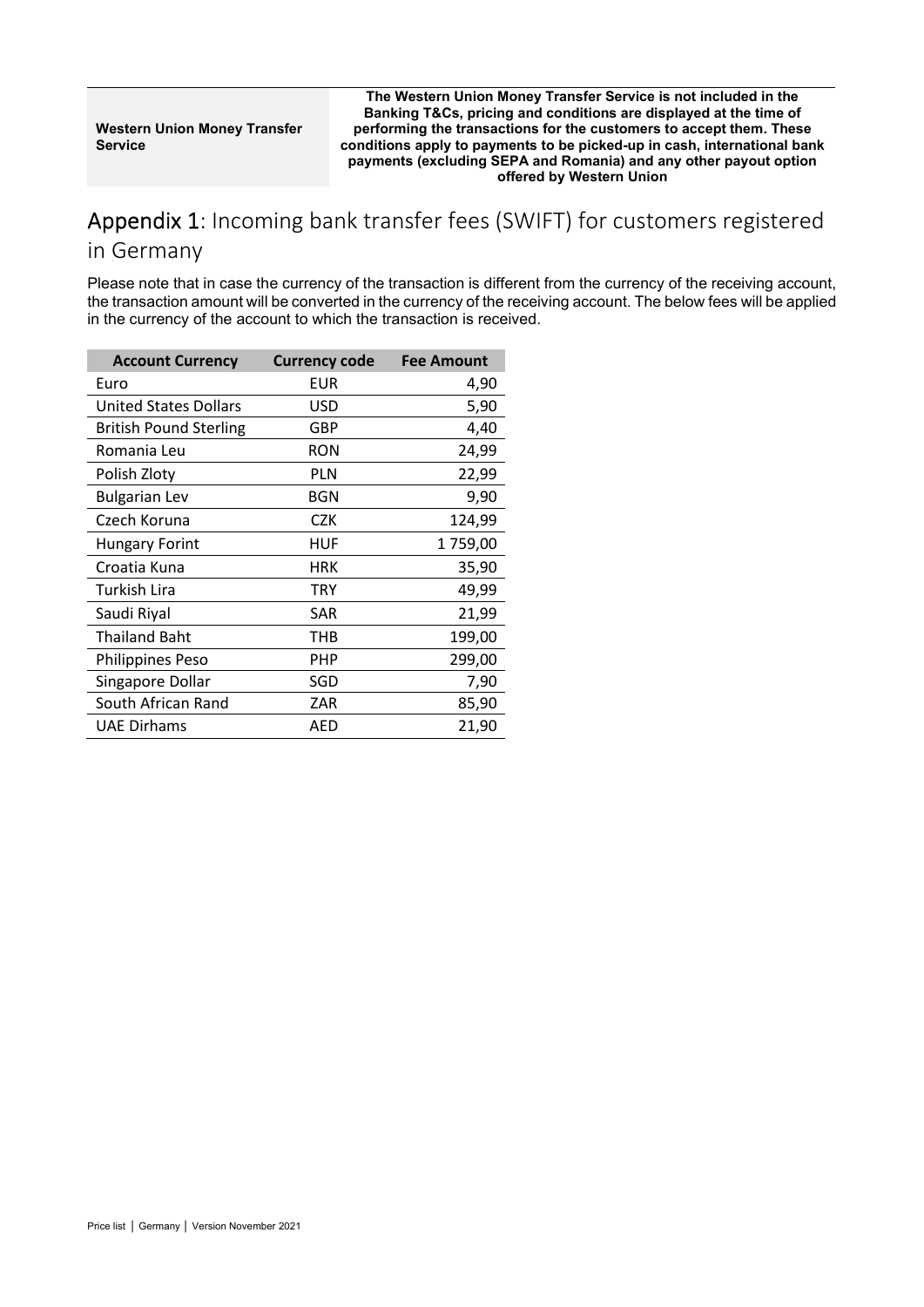# <span id="page-3-0"></span>Appendix 2: Exchange rate spread on top of reference rate

 $1)$  The currency of the WU+ account, where funds are going to be received in

2) The currency received in the payment instruction

<sup>3)</sup> Range that is required for the specific exchange rate spread to be applied. Ranges are in the currency of the receiving WU+ account

| WU+ account<br>currency <sup>1)</sup> | Currency funds are<br>sent in <sup>2)</sup> | Range <sup>3)</sup> | Spread      |
|---------------------------------------|---------------------------------------------|---------------------|-------------|
| <b>AED</b>                            | <b>EUR</b>                                  | $= 5000$            | 5%          |
|                                       |                                             | > 5000              | 3,75%       |
| <b>AED</b>                            | <b>RON</b>                                  | < 5000              | 5%          |
|                                       |                                             | > 5000              | 3,75%       |
| <b>AED</b>                            | PLN                                         | < 5000              | 5%          |
|                                       |                                             | > 5000              | 3,75%       |
| <b>AED</b>                            | <b>CZK</b>                                  | < 5000<br>> 5000    | 5%<br>3,75% |
|                                       |                                             | < 5000              | 5%          |
| <b>AED</b>                            | <b>HUF</b>                                  | > 5000              | 3,75%       |
|                                       |                                             | < 5000              | 0,84%       |
| <b>AED</b>                            | GBP                                         | > 5000              | 0,63%       |
|                                       |                                             | < 5000              | 5%          |
| <b>AED</b>                            | <b>HRK</b>                                  | > 5000              | 3,75%       |
| <b>AED</b>                            | <b>TRY</b>                                  |                     | 4,9%        |
| <b>AED</b>                            | SAR                                         | < 5000              | 3,52%       |
|                                       |                                             | > 5000              | 2,64%       |
| <b>AED</b>                            | <b>THB</b>                                  |                     | 5,06%       |
| <b>AED</b>                            | PHP                                         |                     | 0,15%       |
| <b>AED</b>                            | SGD                                         | < 5000              | 5%          |
|                                       |                                             | > 5000              | 3,75%       |
| <b>AED</b>                            | ZAR                                         |                     | 5%          |
| <b>AED</b>                            | <b>USD</b>                                  |                     | 0,3%        |
| <b>AED</b>                            | <b>BGN</b>                                  | < 5000<br>> 5000    | 5%<br>3,75% |
| <b>BGN</b>                            | <b>EUR</b>                                  |                     | 2%          |
| <b>BGN</b>                            | <b>RON</b>                                  |                     | 3,35%       |
| <b>BGN</b>                            | <b>PLN</b>                                  |                     | 5,35%       |
| <b>BGN</b>                            | <b>CZK</b>                                  |                     | 6,08%       |
| <b>BGN</b>                            | <b>HUF</b>                                  |                     | 6,25%       |
| <b>BGN</b>                            | GBP                                         |                     | 8,1%        |
| <b>BGN</b>                            | <b>HRK</b>                                  |                     | 6,6%        |
| <b>BGN</b>                            | <b>TRY</b>                                  |                     | 4,61%       |
| <b>BGN</b>                            | SAR                                         |                     | 8,85%       |
| <b>BGN</b>                            | <b>THB</b>                                  |                     | 6%          |
| <b>BGN</b>                            | PHP                                         |                     | 2,5%        |
| <b>BGN</b>                            | SGD                                         |                     | 5,25%       |
| <b>BGN</b>                            | ZAR                                         |                     | 5%          |
| <b>BGN</b>                            | <b>AED</b>                                  |                     | 7,6%        |
| <b>BGN</b>                            | <b>USD</b>                                  |                     | 10,85%      |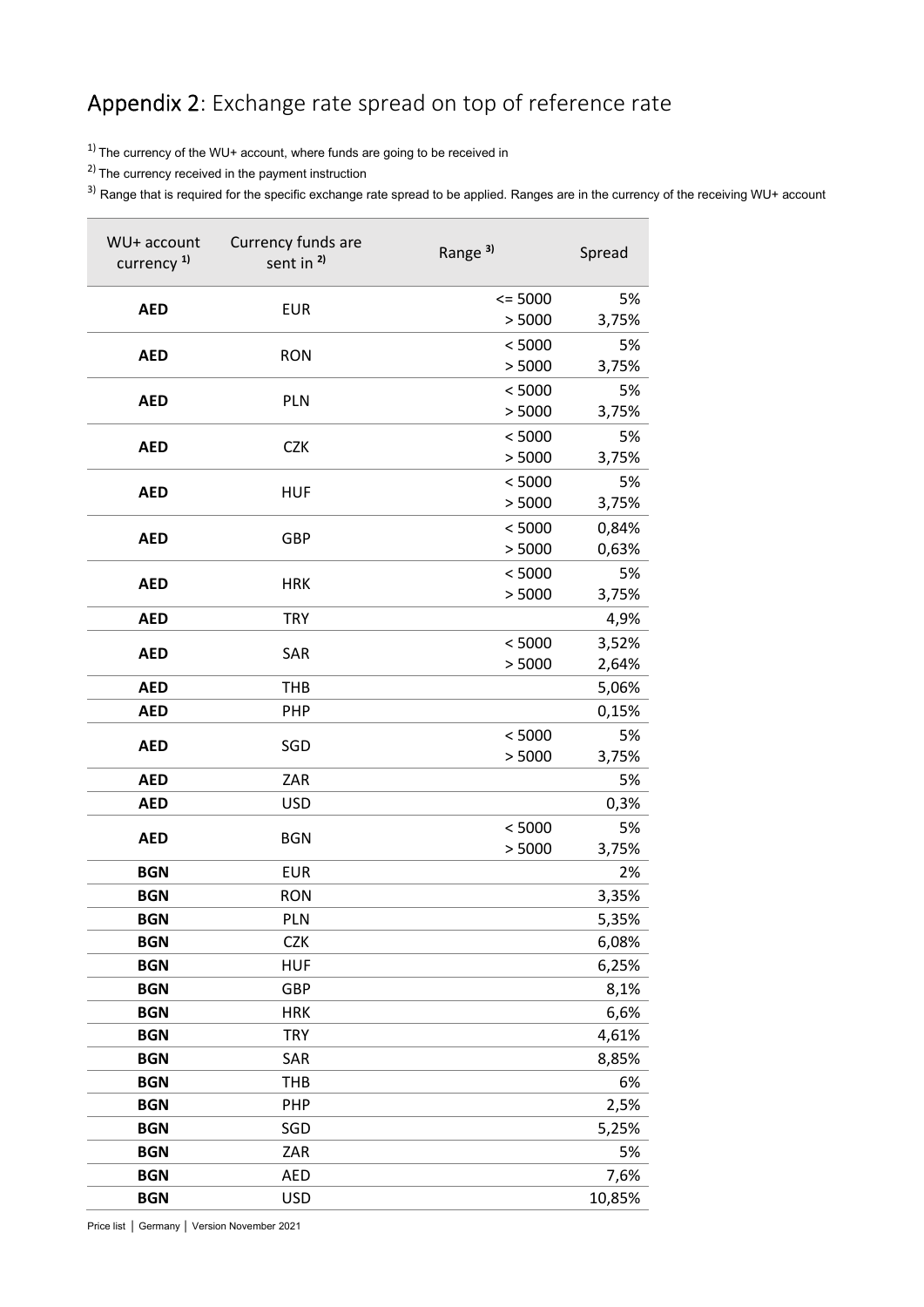| WU+ account            | Currency funds are    | Range <sup>3)</sup>      | Spread      |
|------------------------|-----------------------|--------------------------|-------------|
| currency <sup>1)</sup> | sent in <sup>2)</sup> |                          |             |
| <b>CZK</b>             | <b>EUR</b>            |                          | 2%          |
| <b>CZK</b>             | <b>RON</b>            |                          | 0%          |
| <b>CZK</b>             | <b>PLN</b>            |                          | 2,5%        |
| <b>CZK</b>             | <b>HUF</b>            |                          | 2,5%        |
| <b>CZK</b>             | GBP                   |                          | 3%          |
| <b>CZK</b>             | <b>HRK</b>            |                          | 2,5%        |
| <b>CZK</b>             | <b>TRY</b>            |                          | 2,5%        |
| <b>CZK</b>             | SAR                   |                          | 8,95%       |
| <b>CZK</b>             | <b>THB</b>            |                          | 2,5%        |
| <b>CZK</b>             | PHP                   |                          | 2,5%        |
| <b>CZK</b>             | SGD                   |                          | 2,5%        |
| <b>CZK</b>             | ZAR                   |                          | 5%          |
| <b>CZK</b>             | <b>AED</b>            |                          | 2,5%        |
| <b>CZK</b>             | <b>USD</b>            |                          | 2,5%        |
| <b>CZK</b>             | <b>BGN</b>            |                          | 2,5%        |
|                        |                       | $= 100$                  | 3,39%       |
| <b>EUR</b>             | <b>RON</b>            | $>$ 100, <= 300          | 3,71%       |
|                        |                       | > 300                    | 3,07%       |
| <b>EUR</b>             | PLN                   |                          | 1,9%        |
| <b>EUR</b>             | <b>CZK</b>            |                          | 1,5%        |
| <b>EUR</b>             | <b>HUF</b>            |                          | 9,9%        |
|                        |                       | < 100                    | 9,9%        |
| <b>EUR</b>             | GBP                   | $>= 100, < 300$          | 9,77%       |
|                        |                       | > 300                    | 9,13%       |
| <b>EUR</b>             | <b>HRK</b>            |                          | 9,9%        |
|                        |                       | < 100                    | 3,7%        |
| <b>EUR</b>             | <b>TRY</b>            | $>= 100, < 300$<br>> 300 | 3,45%       |
|                        |                       |                          | 3,2%        |
| <b>EUR</b>             | SAR                   |                          | 9,9%        |
| <b>EUR</b>             | <b>THB</b>            | < 100<br>$>= 100, < 300$ | 5%<br>4,75% |
|                        |                       | > 300                    | 4,25%       |
|                        |                       | < 100                    | 4,26%       |
| <b>EUR</b>             | PHP                   | $>= 100, < 300$          | 4,56%       |
|                        |                       | > 300                    | 3,92%       |
| <b>EUR</b>             | SGD                   |                          | 9,9%        |
| <b>EUR</b>             | ZAR                   |                          | 5%          |
| <b>EUR</b>             | <b>AED</b>            |                          | 9,9%        |
|                        |                       | < 100                    | 5,6%        |
| <b>EUR</b>             | <b>USD</b>            | $>= 100, < 300$          | 5,3%        |
|                        |                       | > 300                    | 5%          |
|                        |                       | < 100                    | 3,59%       |
| <b>EUR</b>             | <b>BGN</b>            | $>= 100, < 300$          | 3,98%       |
|                        |                       | > 300                    | 3,34%       |
| <b>GBP</b>             | <b>EUR</b>            |                          | 4,5%        |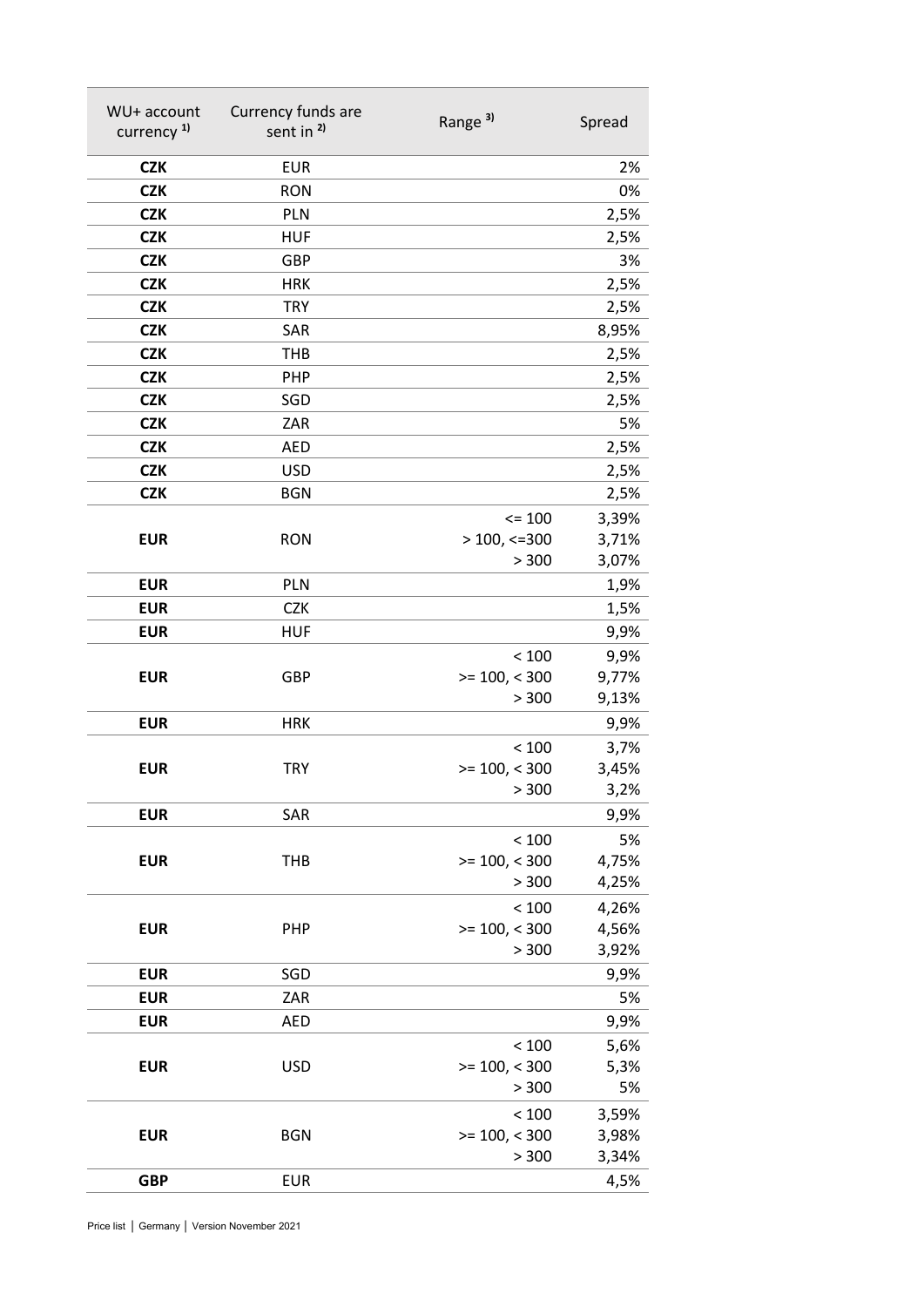| WU+ account<br>currency <sup>1)</sup> | Currency funds are<br>sent in <sup>2)</sup> | Range <sup>3)</sup>                                     | Spread                           |
|---------------------------------------|---------------------------------------------|---------------------------------------------------------|----------------------------------|
| <b>GBP</b>                            | <b>RON</b>                                  | < 100<br>>100                                           | 2,6%<br>2,4%                     |
| <b>GBP</b>                            | PLN                                         | < 100<br>$>= 100, < 500$<br>$>= 500, < 1000$<br>>1000   | 4,5%<br>4%<br>3,5%<br>3%         |
| <b>GBP</b>                            | <b>CZK</b>                                  | < 500<br>> 500                                          | 5,81%<br>4,08%                   |
| <b>GBP</b>                            | <b>HUF</b>                                  |                                                         | 5,4%                             |
| <b>GBP</b>                            | <b>HRK</b>                                  | < 100<br>$>= 100, < 500$<br>$>= 500, < 1000$<br>>1000   | 7,45%<br>6,75%<br>6,05%<br>5,25% |
| <b>GBP</b>                            | <b>TRY</b>                                  | < 100<br>$>= 100, < 500$<br>$>= 500, < 1000$<br>>1000   | 7,35%<br>6,65%<br>5,95%<br>5,25% |
| <b>GBP</b>                            | SAR                                         | < 100<br>$>= 100, < 500$<br>$>= 500, < 1000$<br>>1000   | 6,43%<br>5,93%<br>5,43%<br>4,79% |
| <b>GBP</b>                            | <b>THB</b>                                  |                                                         | 3,5%                             |
| <b>GBP</b>                            | <b>PHP</b>                                  |                                                         | 2,4%                             |
| <b>GBP</b>                            | SGD                                         | < 100<br>$>= 100, < 500$<br>$>= 500, < 1000$<br>>1000   | 6,55%<br>5,95%<br>5,35%<br>4,65% |
| <b>GBP</b>                            | ZAR                                         |                                                         | 5%                               |
| <b>GBP</b>                            | <b>AED</b>                                  | < 100<br>$>= 100, < 500$<br>$>= 500, < 1000$<br>>1000   | 6%<br>5,4%<br>4,7%<br>4%         |
| <b>GBP</b>                            | <b>USD</b>                                  | < 100<br>$>= 100, < 500$<br>$>= 500, < 1000$<br>>1000   | 3%<br>2,6%<br>2,2%<br>2%         |
| <b>GBP</b>                            | <b>BGN</b>                                  |                                                         | 5,4%                             |
| <b>HRK</b>                            | <b>EUR</b>                                  | < 1500<br>>1500                                         | 10,3%<br>10,1%                   |
| <b>HRK</b>                            | <b>RON</b>                                  | < 1500<br>>1500                                         | 8,78%<br>8,58%                   |
| <b>HRK</b>                            | PLN                                         | < 670<br>$>= 670, < 1500$<br>$>= 1500, < 6700$<br>>6700 | 7,21%<br>6,21%<br>6,01%<br>7,01% |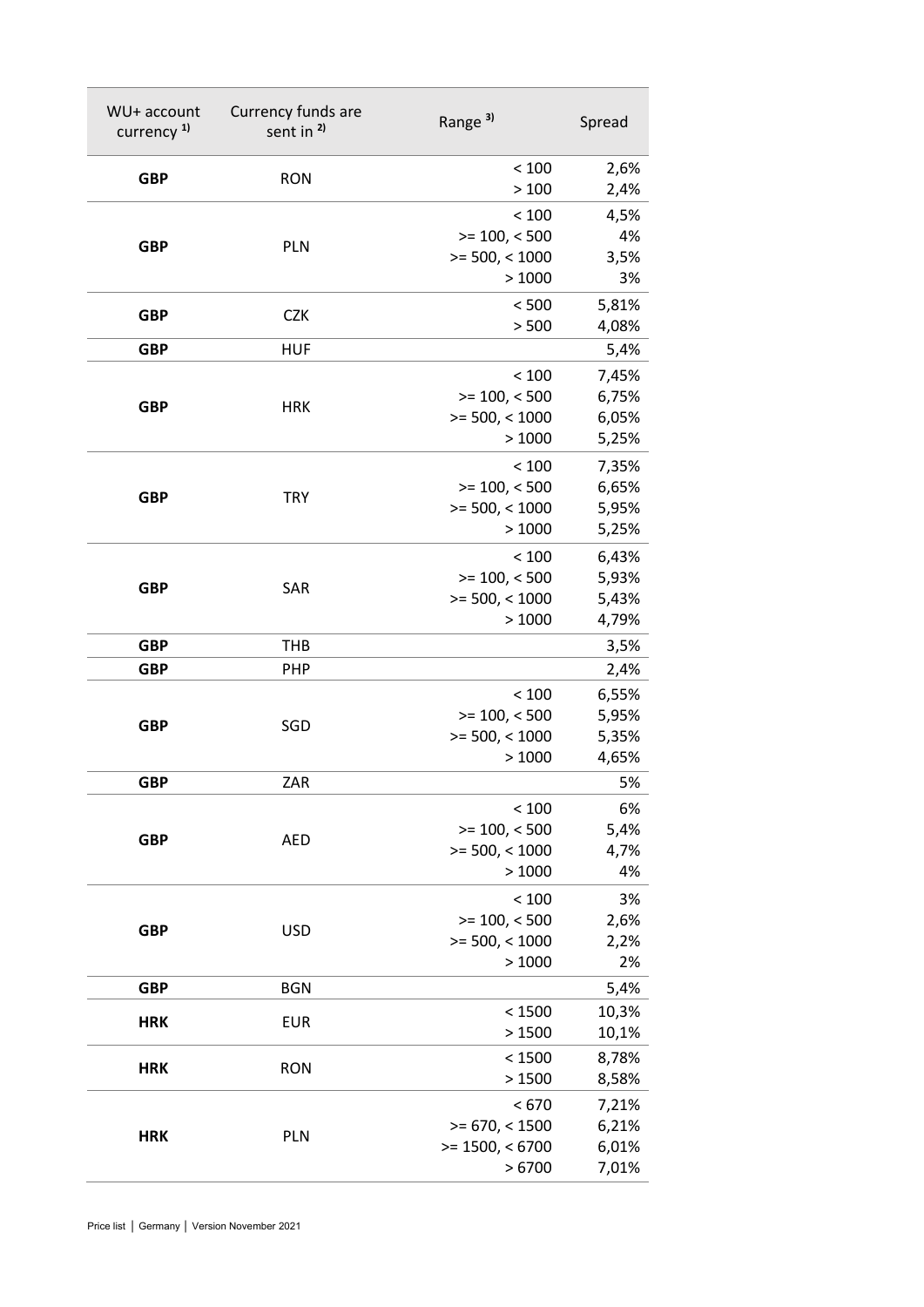| WU+ account<br>currency <sup>1)</sup> | Currency funds are<br>sent in <sup>2)</sup> | Range <sup>3)</sup>        | Spread          |
|---------------------------------------|---------------------------------------------|----------------------------|-----------------|
|                                       |                                             | < 670                      | 8,9%            |
| <b>HRK</b>                            | <b>CZK</b>                                  | $>= 670, < 1500$           | 7,9%            |
|                                       |                                             | $>= 1500, < 6700$          | 7,7%            |
|                                       |                                             | >6700                      | 8,7%            |
| <b>HRK</b>                            | <b>HUF</b>                                  |                            | 8,07%           |
| <b>HRK</b>                            | GBP                                         | < 1500                     | 11,46%          |
|                                       |                                             | >1500                      | 11,23%          |
| <b>HRK</b>                            | <b>TRY</b>                                  |                            | 5,3%            |
| <b>HRK</b>                            | SAR                                         |                            | 7,2%            |
| <b>HRK</b>                            | <b>THB</b>                                  | < 1500                     | 8,4%            |
|                                       |                                             | >1500                      | 8,2%            |
| <b>HRK</b>                            | PHP                                         |                            | 4,92%           |
| <b>HRK</b>                            | SGD                                         | < 1500                     | 4,44%           |
|                                       |                                             | >1500                      | 4,24%           |
| <b>HRK</b>                            | ZAR                                         |                            | 5%              |
|                                       |                                             | < 670                      | 10,86%          |
| <b>HRK</b>                            | <b>AED</b>                                  | $>= 670, < 1500$           | 9,86%           |
|                                       |                                             | $>= 1500, < 6700$<br>>6700 | 9,66%           |
|                                       |                                             |                            | 10,66%          |
|                                       |                                             | < 670                      | 9,42%           |
| <b>HRK</b>                            | <b>USD</b>                                  | $>= 670, < 1500$           | 8,42%           |
|                                       |                                             | $>= 1500, < 6700$<br>>6700 | 8,22%<br>10,22% |
|                                       |                                             |                            |                 |
| <b>HRK</b>                            | <b>BGN</b>                                  | < 1500<br>>1500            | 5%              |
| <b>HUF</b>                            | <b>EUR</b>                                  |                            | 4,8%<br>2%      |
| <b>HUF</b>                            | <b>RON</b>                                  |                            |                 |
|                                       |                                             |                            | 5,5%            |
| <b>HUF</b>                            | PLN                                         | < 62000<br>>62000          | 9,17%<br>8,97%  |
|                                       |                                             |                            |                 |
|                                       |                                             | < 27650                    | 8,7%            |
| <b>HUF</b>                            | <b>CZK</b>                                  | $>= 27650, < 62000$        | 9,2%            |
|                                       |                                             | >62000                     | 9%              |
| <b>HUF</b>                            | GBP                                         |                            | 11,7%           |
|                                       |                                             | < 62000                    | 9%              |
| <b>HUF</b>                            | <b>HRK</b>                                  | >62000                     | 8,8%            |
| <b>HUF</b>                            | <b>TRY</b>                                  |                            | 5,4%            |
|                                       |                                             | < 62000                    | 7,95%           |
| <b>HUF</b>                            | SAR                                         | >62000                     | 7,75%           |
| <b>HUF</b>                            | THB                                         |                            | 9,8%            |
| <b>HUF</b>                            | PHP                                         |                            | 7,6%            |
|                                       |                                             |                            |                 |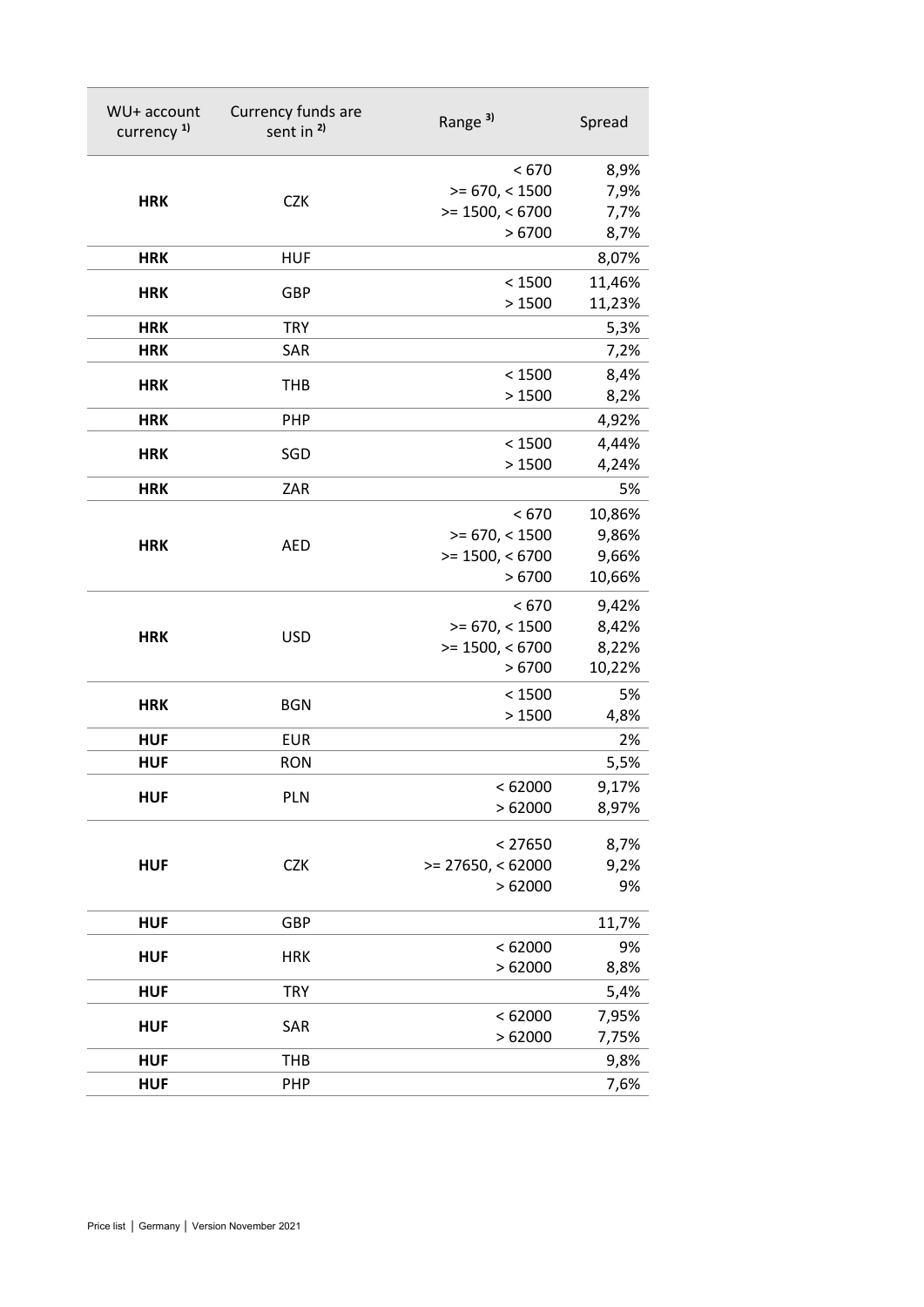| WU+ account<br>currency <sup>1)</sup> | Currency funds are<br>sent in <sup>2)</sup> | Range <sup>3)</sup>  | Spread |
|---------------------------------------|---------------------------------------------|----------------------|--------|
|                                       |                                             | < 27650              | 10,25% |
|                                       |                                             | $>= 27650, < 62000$  | 9,25%  |
| <b>HUF</b>                            | SGD                                         | $>= 62000, < 276500$ | 9,05%  |
|                                       |                                             | > 276500             | 10,05% |
| <b>HUF</b>                            | ZAR                                         |                      | 5%     |
|                                       |                                             | < 62000              | 9,92%  |
| <b>HUF</b>                            | <b>AED</b>                                  | $>= 62000, < 276500$ | 9,72%  |
|                                       |                                             | > 276500             | 10,72% |
| <b>HUF</b>                            | <b>USD</b>                                  |                      | 10,22% |
| <b>HUF</b>                            | <b>BGN</b>                                  | < 62000              | 9,4%   |
|                                       |                                             | >62000               | 9,2%   |
| <b>PHP</b>                            | <b>EUR</b>                                  |                      | 3%     |
| <b>PHP</b>                            | <b>RON</b>                                  |                      | 3%     |
| <b>PHP</b>                            | PLN                                         |                      | 3%     |
| <b>PHP</b>                            | <b>CZK</b>                                  |                      | 3%     |
| <b>PHP</b>                            | <b>HUF</b>                                  |                      | 3%     |
| <b>PHP</b>                            | <b>GBP</b>                                  |                      | 3%     |
| <b>PHP</b>                            | <b>HRK</b>                                  |                      | 3%     |
| <b>PHP</b>                            | <b>TRY</b>                                  |                      | 3%     |
| <b>PHP</b>                            | SAR                                         |                      | 2%     |
| <b>PHP</b>                            | <b>THB</b>                                  |                      | 2,2%   |
| <b>PHP</b>                            | SGD                                         |                      | 2%     |
| <b>PHP</b>                            | ZAR                                         |                      | 5%     |
| <b>PHP</b>                            | <b>AED</b>                                  |                      | 2,65%  |
| <b>PHP</b>                            | <b>USD</b>                                  |                      | 1,3%   |
| <b>PHP</b>                            | <b>BGN</b>                                  |                      | 3%     |
| <b>PLN</b>                            | <b>EUR</b>                                  |                      | 8,85%  |
| <b>PLN</b>                            | <b>RON</b>                                  |                      | 5,05%  |
| <b>PLN</b>                            | <b>CZK</b>                                  |                      | 5,02%  |
| <b>PLN</b>                            | <b>HUF</b>                                  |                      | 5,65%  |
| <b>PLN</b>                            | GBP                                         |                      | 7,2%   |
| <b>PLN</b>                            | <b>HRK</b>                                  |                      | 4,35%  |
| <b>PLN</b>                            | <b>TRY</b>                                  |                      | 2,5%   |
| <b>PLN</b>                            | SAR                                         |                      | 2%     |
| <b>PLN</b>                            | <b>THB</b>                                  |                      | 4,48%  |
| <b>PLN</b>                            | PHP                                         |                      | 2,95%  |
| <b>PLN</b>                            | SGD                                         |                      | 2%     |
| <b>PLN</b>                            | ZAR                                         |                      | 5%     |
| <b>PLN</b>                            | <b>AED</b>                                  |                      | 5,55%  |
| <b>PLN</b>                            | <b>USD</b>                                  |                      | 8,14%  |
| <b>PLN</b>                            | <b>BGN</b>                                  |                      | 5,65%  |
| <b>RON</b>                            | <b>EUR</b>                                  |                      | 2%     |
| <b>RON</b>                            | PLN                                         |                      | 2,5%   |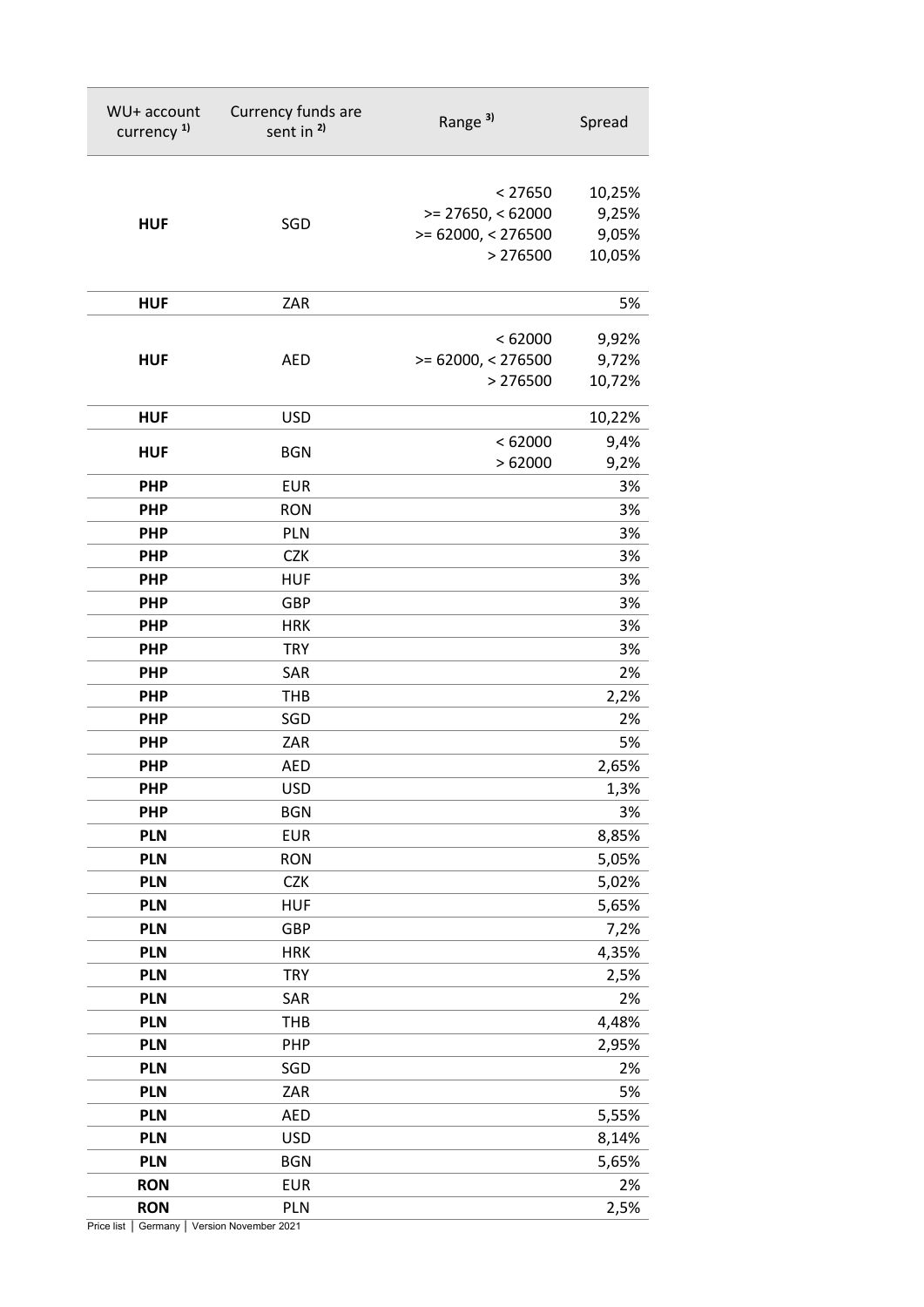| WU+ account<br>currency <sup>1)</sup> | Currency funds are<br>sent in <sup>2)</sup> | Range <sup>3)</sup>         | Spread       |
|---------------------------------------|---------------------------------------------|-----------------------------|--------------|
| <b>RON</b>                            | <b>CZK</b>                                  |                             | 2,5%         |
| <b>RON</b>                            | <b>HUF</b>                                  |                             | 2,5%         |
| <b>RON</b>                            | GBP                                         |                             | 4,5%         |
| <b>RON</b>                            | <b>HRK</b>                                  |                             | 2,5%         |
| <b>RON</b>                            | <b>TRY</b>                                  |                             | 2,5%         |
| <b>RON</b>                            | SAR                                         |                             | 2%           |
| <b>RON</b>                            | <b>THB</b>                                  |                             | 2,5%         |
| <b>RON</b>                            | PHP                                         |                             | 3%           |
| <b>RON</b>                            | SGD                                         |                             | 2,5%         |
| <b>RON</b>                            | ZAR                                         |                             | 5%           |
| <b>RON</b>                            | <b>AED</b>                                  |                             | 2,5%         |
| <b>RON</b>                            | <b>USD</b>                                  |                             | 2,5%         |
| <b>RON</b>                            | <b>BGN</b>                                  |                             | 2,5%         |
|                                       |                                             | < 1875                      | 3,1%         |
| <b>SAR</b>                            | <b>EUR</b>                                  | $>= 1875, < 3780$           | 2,6%         |
|                                       |                                             | > 3780                      | 2,1%         |
|                                       |                                             | < 1875                      | 3,1%         |
| <b>SAR</b>                            | <b>RON</b>                                  | $>= 1875, < 3780$<br>> 3780 | 2,6%<br>2,1% |
|                                       |                                             |                             |              |
| <b>SAR</b>                            | <b>PLN</b>                                  | < 1875<br>$>= 1875, < 3780$ | 3,1%<br>2,6% |
|                                       |                                             | > 3780                      | 2,1%         |
|                                       |                                             | < 1875                      | 3,1%         |
| <b>SAR</b>                            | <b>CZK</b>                                  | $>= 1875, < 3780$           | 2,6%         |
|                                       |                                             | > 3780                      | 2,1%         |
|                                       |                                             | < 1875                      | 3,1%         |
| <b>SAR</b>                            | <b>HUF</b>                                  | $>= 1875, < 3780$           | 2,6%         |
|                                       |                                             | >3780                       | 2,1%         |
|                                       |                                             | < 1875                      | 3,57%        |
| <b>SAR</b>                            | GBP                                         | $>= 1875, < 3780$           | 2,99%        |
|                                       |                                             | > 3780                      | 2,42%        |
|                                       |                                             | < 1875                      | 3,1%         |
| <b>SAR</b>                            | <b>HRK</b>                                  | $>= 1875, < 3780$<br>> 3780 | 2,6%<br>2,1% |
| <b>SAR</b>                            | <b>TRY</b>                                  |                             | 1,2%         |
| <b>SAR</b>                            | <b>THB</b>                                  |                             | 1,6%         |
| <b>SAR</b>                            | <b>PHP</b>                                  |                             | 1,2%         |
|                                       |                                             | < 1875                      | 3,1%         |
| <b>SAR</b>                            | SGD                                         | $>= 1875, < 3780$           | 2,6%         |
|                                       |                                             | > 3780                      | 2,1%         |
| <b>SAR</b>                            | ZAR                                         |                             | 5%           |
| <b>SAR</b>                            | <b>AED</b>                                  |                             | 3,2%         |
|                                       |                                             | < 1875                      | 3,1%         |
| <b>SAR</b>                            | <b>USD</b>                                  | $>= 1875, < 3780$           | 2,6%         |
|                                       |                                             | > 3780                      | 2,1%         |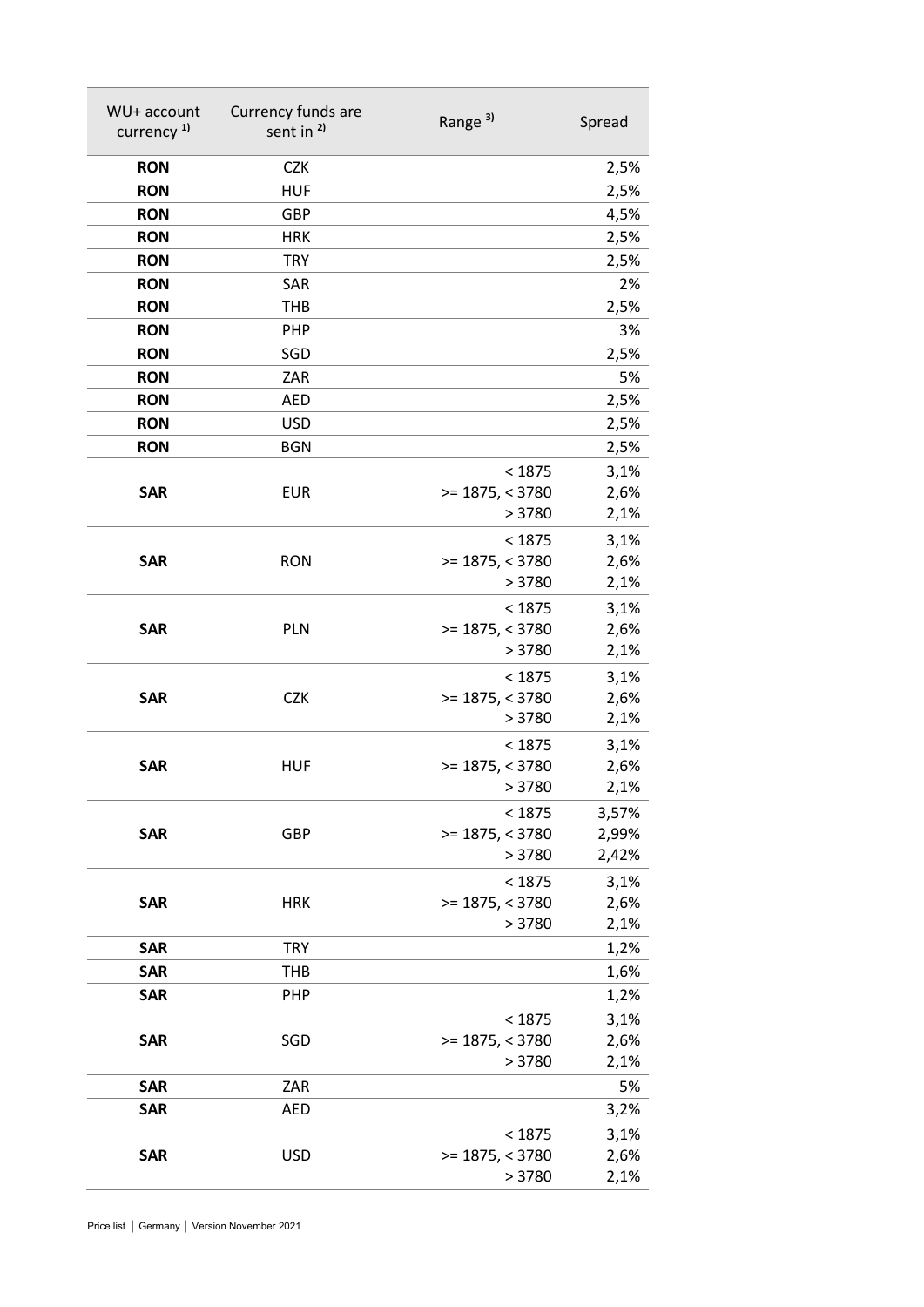| WU+ account<br>currency <sup>1)</sup> | Currency funds are<br>sent in <sup>2)</sup> | Range <sup>3)</sup> | Spread         |
|---------------------------------------|---------------------------------------------|---------------------|----------------|
|                                       |                                             | < 1875              | 3,1%           |
| <b>SAR</b>                            | <b>BGN</b>                                  | $>= 1875, < 3780$   | 2,6%           |
|                                       |                                             | > 3780              | 2,1%           |
| <b>SGD</b>                            | <b>EUR</b>                                  |                     | 5%             |
| <b>SGD</b>                            | <b>RON</b>                                  |                     | 4,5%           |
| <b>SGD</b>                            | PLN                                         |                     | 5%             |
| <b>SGD</b>                            | <b>CZK</b>                                  |                     | 7,5%           |
| <b>SGD</b>                            | <b>HUF</b>                                  |                     | 5%             |
| <b>SGD</b>                            | <b>GBP</b>                                  |                     | 5%             |
| <b>SGD</b>                            | <b>HRK</b>                                  |                     | 3,7%           |
| <b>SGD</b>                            | <b>TRY</b>                                  |                     | 5%             |
| <b>SGD</b>                            | SAR                                         |                     | 5%             |
| <b>SGD</b>                            | THB                                         |                     | 3,64%          |
| <b>SGD</b>                            | <b>PHP</b>                                  |                     | 1,66%          |
| <b>SGD</b>                            | ZAR                                         |                     | 5%             |
| <b>SGD</b>                            | <b>AED</b>                                  |                     | 4,56%          |
| <b>SGD</b>                            | <b>USD</b>                                  |                     | 5%             |
| <b>SGD</b>                            | <b>BGN</b>                                  |                     | 5%             |
| <b>THB</b>                            | <b>EUR</b>                                  |                     | 1,75%          |
| <b>THB</b>                            | <b>RON</b>                                  |                     | 1,75%          |
| <b>THB</b>                            | PLN                                         |                     | 1,75%          |
| <b>THB</b>                            | <b>CZK</b>                                  |                     | 1,75%          |
| <b>THB</b>                            | <b>HUF</b>                                  |                     | 1,75%          |
| <b>THB</b>                            | <b>GBP</b>                                  |                     | 1,25%          |
| <b>THB</b>                            | <b>HRK</b>                                  |                     | 1,75%          |
| <b>THB</b>                            | <b>TRY</b>                                  |                     | 1,75%          |
| <b>THB</b>                            | SAR                                         |                     | 1,75%          |
| <b>THB</b>                            | PHP                                         |                     | 0,45%          |
| <b>THB</b>                            | SGD                                         |                     | 0%             |
| <b>THB</b>                            | ZAR                                         |                     | 5%             |
| <b>THB</b>                            | <b>AED</b>                                  |                     | 1,25%          |
| <b>THB</b>                            | <b>USD</b>                                  |                     | 1,75%          |
| <b>THB</b>                            | <b>BGN</b>                                  |                     | 1,75%          |
| <b>TRY</b>                            | <b>EUR</b>                                  | < 700<br>> 700      | 8,25%<br>8,05% |
|                                       |                                             | < 700               | 6,75%          |
| <b>TRY</b>                            | <b>RON</b>                                  | > 700               | 6,55%          |
|                                       |                                             | < 700               | 7,35%          |
| <b>TRY</b>                            | PLN                                         | > 700               | 7,15%          |
|                                       |                                             | < 700               | 7,35%          |
| <b>TRY</b>                            | <b>CZK</b>                                  | > 700               | 7,15%          |
|                                       |                                             | < 700               | 8,25%          |
| <b>TRY</b>                            | <b>HUF</b>                                  | > 700               | 8,05%          |
| <b>TRY</b>                            | <b>GBP</b>                                  |                     | 9,15%          |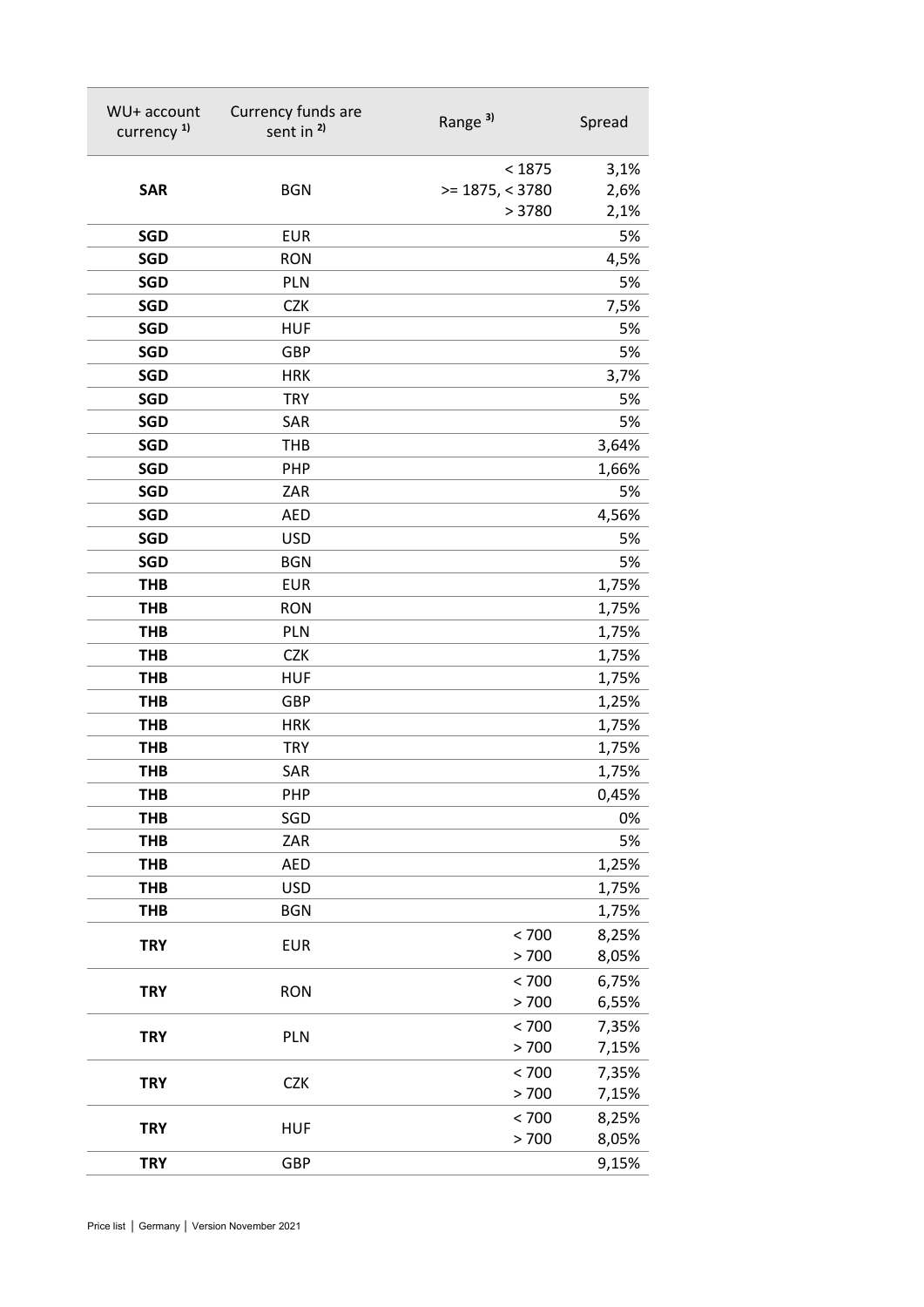| WU+ account<br>currency <sup>1)</sup> | Currency funds are<br>sent in <sup>2)</sup> | Range <sup>3)</sup>       | Spread         |
|---------------------------------------|---------------------------------------------|---------------------------|----------------|
| <b>TRY</b>                            | <b>HRK</b>                                  | < 700<br>> 700            | 7,35%<br>7,15% |
| <b>TRY</b>                            | SAR                                         |                           | 8,8%           |
| <b>TRY</b>                            | <b>THB</b>                                  | < 700                     | 7,25%          |
|                                       |                                             | > 700                     | 7,05%          |
| <b>TRY</b>                            | PHP                                         | < 700                     | 5,35%          |
|                                       |                                             | > 700                     | 5,15%          |
| <b>TRY</b>                            | SGD                                         | < 700                     | 8,25%          |
| <b>TRY</b>                            | ZAR                                         | > 700                     | 8,05%<br>5%    |
| <b>TRY</b>                            | <b>AED</b>                                  |                           | 9,06%          |
| <b>TRY</b>                            | <b>USD</b>                                  |                           | 5,55%          |
|                                       |                                             | < 700                     | 5,25%          |
| <b>TRY</b>                            | <b>BGN</b>                                  | > 700                     | 5,05%          |
| <b>USD</b>                            | <b>EUR</b>                                  |                           | 5,9%           |
| <b>USD</b>                            | <b>RON</b>                                  |                           | 10,2%          |
| <b>USD</b>                            | PLN                                         | $<100$                    | 8,52%          |
|                                       |                                             | >100                      | 7,37%          |
| <b>USD</b>                            | <b>CZK</b>                                  |                           | 10,2%          |
| <b>USD</b>                            | <b>HUF</b>                                  | < 100                     | 8,93%          |
|                                       |                                             | >100                      | 7,65%          |
| <b>USD</b>                            | GBP                                         |                           | 10,2%          |
| <b>USD</b><br><b>USD</b>              | <b>HRK</b><br><b>TRY</b>                    |                           | 10,2%          |
|                                       |                                             | < 300                     | 1,3%<br>2,03%  |
| <b>USD</b>                            | SAR                                         | $>=$ 300, < 1000          | 1,9%           |
|                                       |                                             | >1000                     | 1,27%          |
|                                       |                                             | < 300                     | 5,12%          |
| <b>USD</b>                            | <b>THB</b>                                  | $>=$ 300, < 1000          | 4,99%          |
|                                       |                                             | >1000                     | 4,35%          |
| <b>USD</b>                            | PHP                                         |                           | 2,3%           |
| <b>USD</b>                            | SGD                                         |                           | 10,2%          |
| <b>USD</b>                            | ZAR                                         |                           | 5%             |
| <b>USD</b>                            | <b>AED</b>                                  |                           | 10,5%          |
|                                       |                                             | < 300                     | 3,9%           |
| <b>USD</b>                            | <b>BGN</b>                                  | $>=$ 300, < 1000<br>>1000 | 3,8%<br>3,3%   |
| <b>ZAR</b>                            | <b>EUR</b>                                  |                           | 5%             |
| ZAR                                   | <b>RON</b>                                  |                           | 5%             |
| ZAR                                   | PLN                                         |                           | 5%             |
| ZAR                                   | <b>CZK</b>                                  |                           | 5%             |
| ZAR                                   | <b>HUF</b>                                  |                           | 5%             |
| ZAR                                   | GBP                                         |                           | 5%             |
| ZAR                                   | <b>HRK</b>                                  |                           | 5%             |
| <b>ZAR</b>                            | <b>TRY</b>                                  |                           | 5%             |
| ZAR                                   | SAR                                         |                           | 5%             |